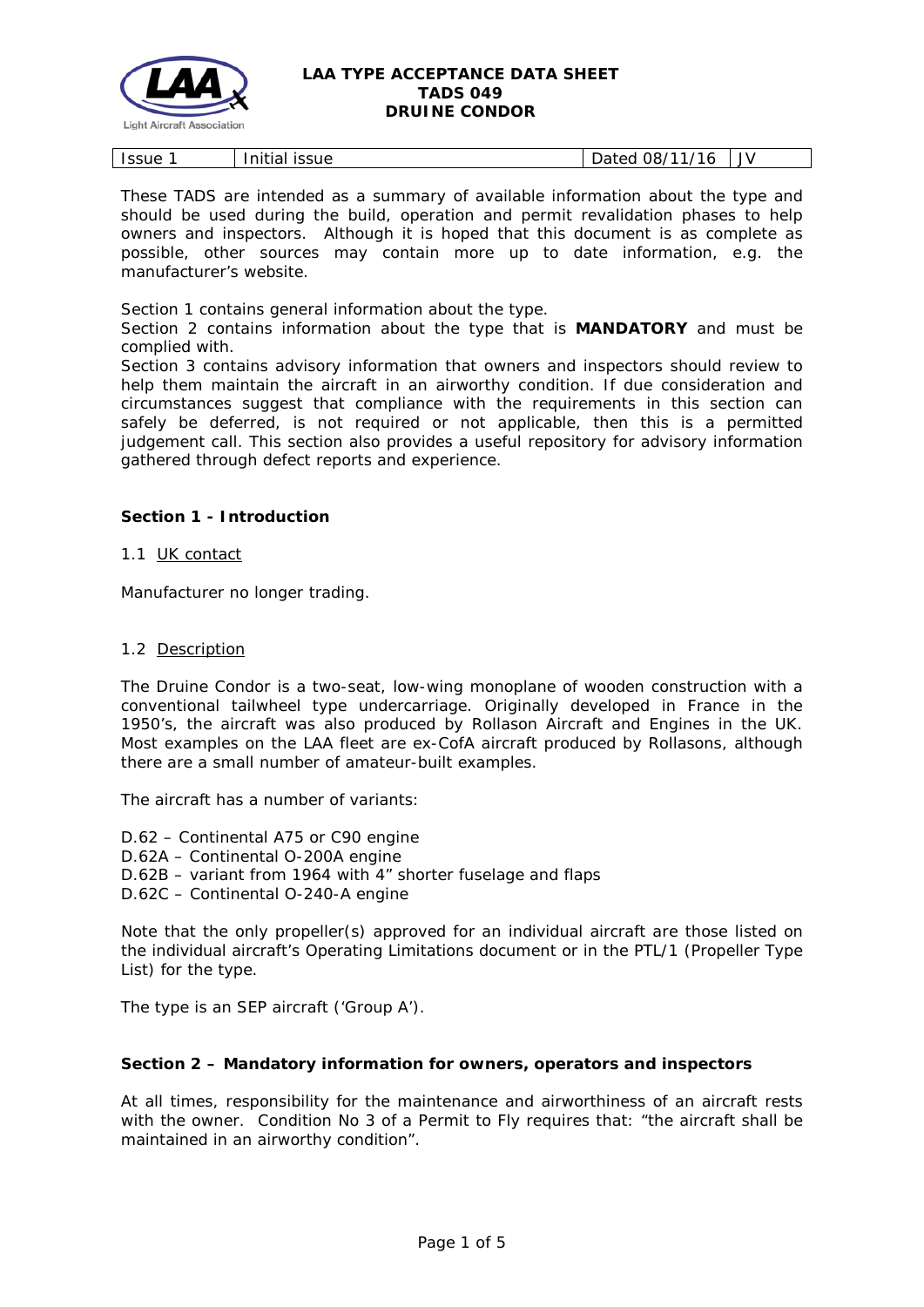

# 2.1 Fast Build Kit 51% Compliance

Not applicable.

### 2.2 Build Manual

Not applicable. Drawings are archived at LAA and are available to members wishing to homebuild or make structural repairs.

### 2.3 Build Inspections

Build inspection schedule 1 (Wooden aircraft). Inspector approval codes A-A or A-W. Inspector signing off final inspection also requires 'first flight' endorsement.

### 2.4 Flight Manual

Owners must obtain a copy of the Condor Pilots Notes and Maintenance manual (available from LAA).

#### 2.5 Mandatory Permit Directives

None applicable specifically to this aircraft type; however, the following Airworthiness Directives are mandatory on ex-CofA aircraft and considered mandatory by LAA on amateur-built aircraft:

| AD          | Title                                              | Description                                                                                                                                                                                                                                                                                                                                                                                                                                                                                                                                                                                                                                                                                                                                         |
|-------------|----------------------------------------------------|-----------------------------------------------------------------------------------------------------------------------------------------------------------------------------------------------------------------------------------------------------------------------------------------------------------------------------------------------------------------------------------------------------------------------------------------------------------------------------------------------------------------------------------------------------------------------------------------------------------------------------------------------------------------------------------------------------------------------------------------------------|
| 2460 PRE 80 | cushions                                           | Security of seat To avoid control interference both seat cushions<br>must be secured, by velcro for instance, to the<br>seat structure. See TNS/D62/3.                                                                                                                                                                                                                                                                                                                                                                                                                                                                                                                                                                                              |
| 2461 PRE 80 | Landing<br>Heavy<br>Damage Check &<br>Modification | Check for heavy landing damage. Specifically<br>inspect for damage to rear spar top boom at the<br>point of attachment to fuselage, on one or both<br>sides. Look for a split along the grain that can<br>ultimately spread inboard beyond the ash block,<br>and outboard beyond the root rib. Remove seats<br>and use mirror to inspect. The seat structure at<br>these points is also prone to damage. Check<br>condition of engine bearers and attachment bolts.<br>Check for glue failure of upper portion of bulkhead<br>to fuselage skin and at top longeron to bulkhead<br>Ensure that Mod WAR 224 has been<br>joint.<br>accomplished, i.e. mandatory incorporation of<br>steel brackets at front bulkhead/longeron joint<br>inside cockpit. |

Also check the LAA website for MPDs that are non-type specific [\(TL2.22\)](http://www.lightaircraftassociation.co.uk/engineering/TechnicalLeaflets/Operating%20An%20Aircraft/TL%202.22%20non-type%20specific%20MPDs.pdf).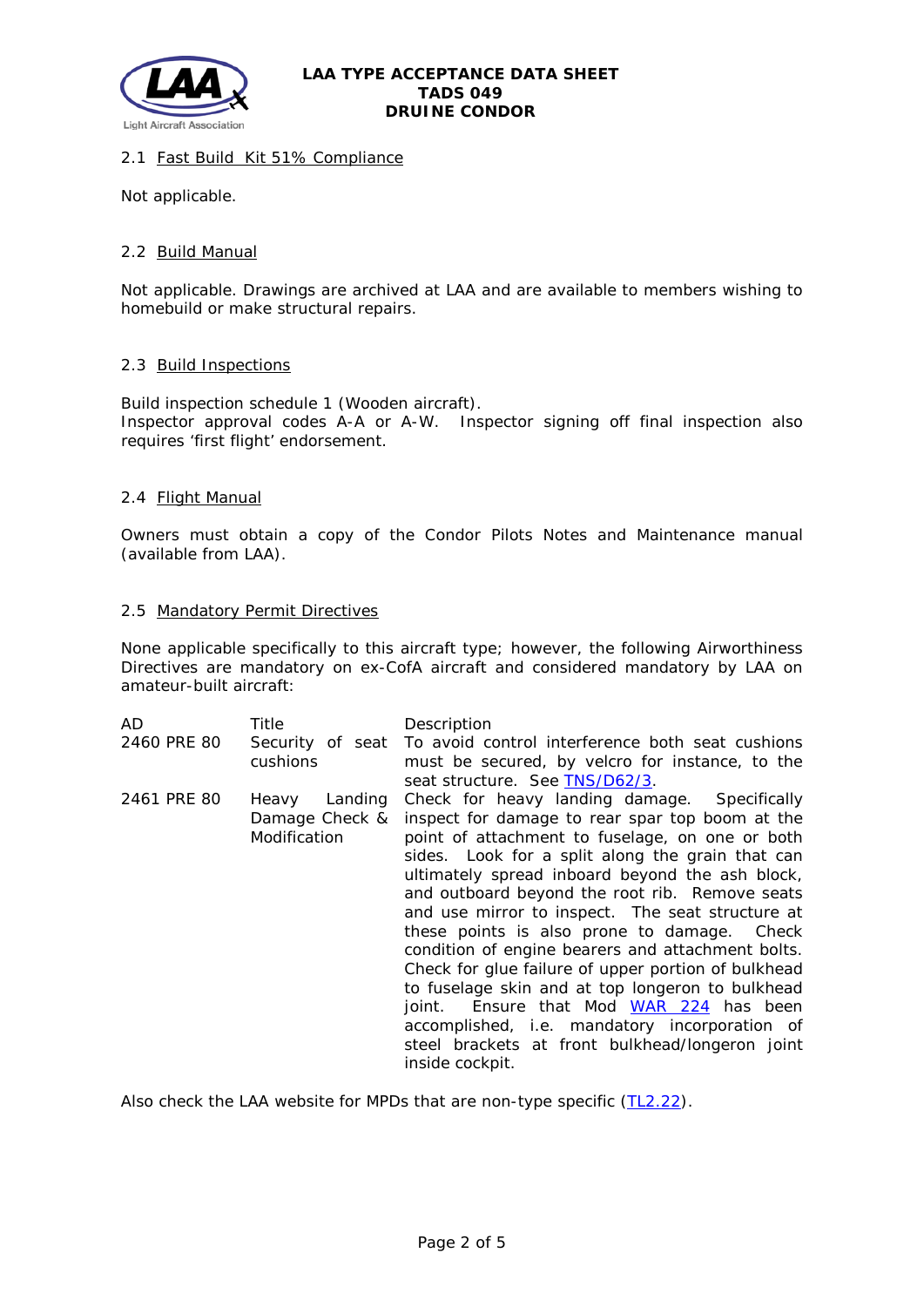

# 2.6 LAA Required Modifications (including LAA issued AILs, SBs, etc)

None.

## 2.7 Additional engine operating limitations to be placarded or shown by instrument markings

Notes:

- Refer to the engine manufacturer's latest documentation for the definitive parameter values and recommended instruments.
- Where an instrument is not fitted, the limit need not be displayed.

### 2.8 Control surface deflections

TBC.

### 2.9 Operating Limitations and Placards

(Note that the wording on an individual aircraft's Operating Limitations document takes precedence, if different.)

- 1. Maximum number of occupants authorised to be carried: Two
- 2. The aircraft must be operated in compliance with the following operating limitations, which shall be displayed in the cockpit by means of placards or instrument markings:
	- 2.1 Aerobatic Limitations Aerobatic manoeuvres are prohibited. Intentional spinning is permitted not exceeding three turns.
	- 2.2 Loading Limitations Maximum Total Weight Authorised: 1475 lbs Maximum Total Weight Authorised for Spinning: 1400 lbs CG Range: 16.6 inches to 23.0 inches aft of datum. Datum Point is: leading edge of the wing at the root.
	- 2.3 Engine Limitations Maximum Engine RPM: 2625 (C90), 2750 (O-200-A), 2800 (O-240-A) Maximum Continuous Engine RPM: 2475 (C90)
	- 2.4 Airspeed Limitations Maximum Indicated Airspeed  $(V_{NE})$ : 147 knots Max Indicated Airspeed Flaps Extended: 70 knots
	- 2.5 Other Limitations The aircraft shall be flown by day and under Visual Flight Rules only. Smoking in the aircraft is prohibited.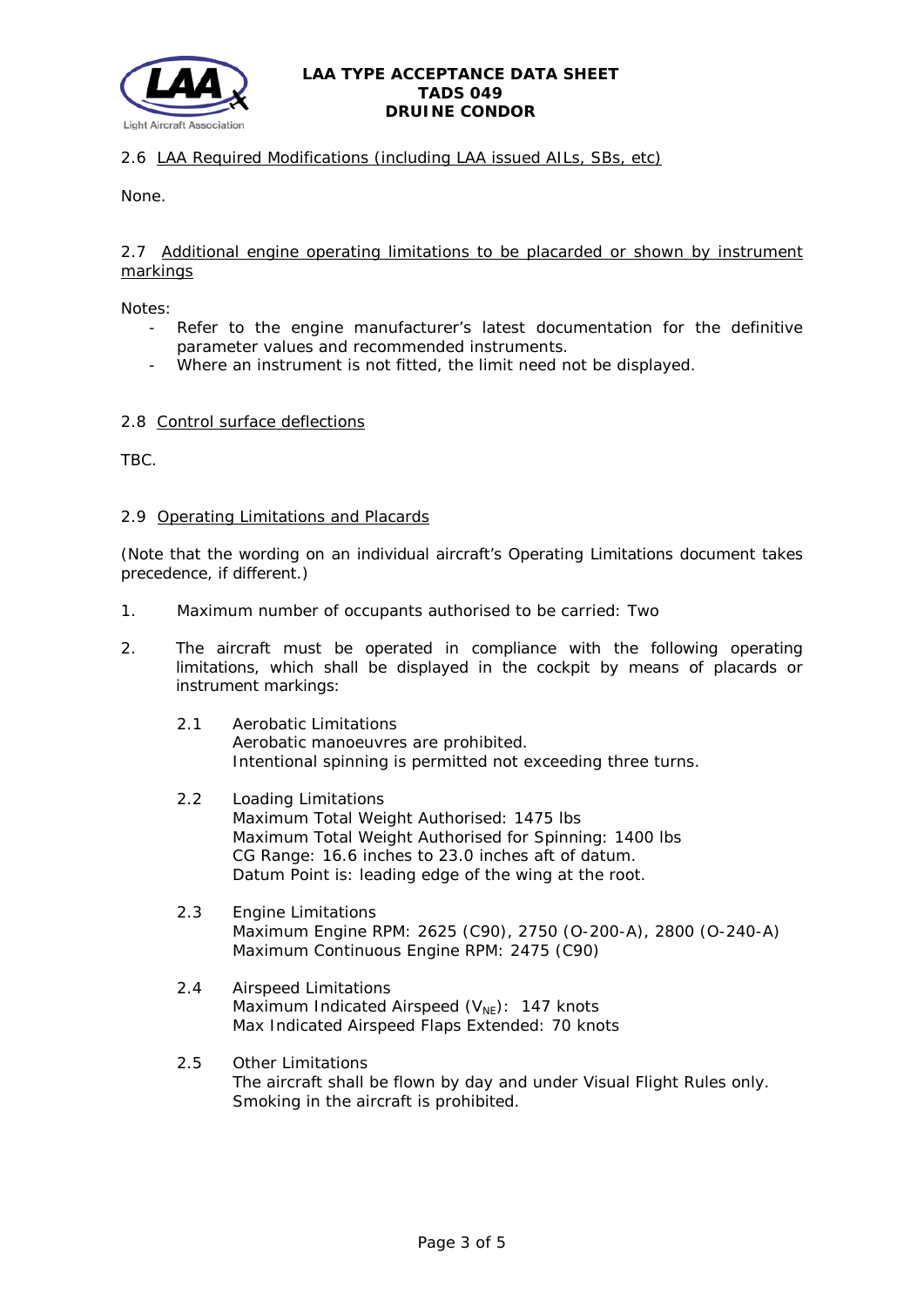

Additional Placards:

"Occupant Warning - This Aircraft has not been Certificated to an International Requirement"

A fireproof identification plate must be fitted to fuselage, engraved or stamped with aircraft's registration letters.

#### 2.10 Maximum permitted empty weight

Not applicable.

### **Section 3 – Advice to owners, operators and inspectors**

#### 3.1 Maintenance Manual

Owners must obtain a copy of the Condor Pilots Notes and Maintenance manual (available from LAA).

## 3.2 Standard Options

Not available.

#### 3.3 Manufacturer's Information (including Service Bulletins, Service Letters, etc)

In the absence of any over-riding LAA classification, inspections and modifications published by the manufacturer should be satisfied according to the recommendation of the manufacturer. It is the owner's responsibility to be aware of and supply such information to their Inspector.

| Ref               | Description                             |
|-------------------|-----------------------------------------|
| <b>TNS/D62/1</b>  | Attachment of wheel axle on sliding leg |
| TNS/D62/2         | Fuse box                                |
| <b>TNS/D62/3</b>  | Seat cushions                           |
| <b>TNS/D62/4</b>  | Self aligning bearing joint             |
| <b>TNS/D62/5</b>  | Fuel tank capacity                      |
| TNS/D62/6         | [obsolete]                              |
| <b>TNS/D62/7</b>  | [obsolete]                              |
| TNS/D62/8         | [obsolete]                              |
| TNS/D62/9         | [obsolete]                              |
| TNS/D62/10        | Heavy landings                          |
| TNS/D62/11        | [obsolete]                              |
| TNS/D62/12        | <b>Bulkhead inspection</b>              |
| TNS/D62/13        | <b>WAR 225</b>                          |
| TNS/D62/14        | <b>WAR 225</b>                          |
| <b>TNS/D62/15</b> | Wooden propeller damage                 |
| TNS/D62/16        | Aircraft batteries                      |
| TNS/D62/17        | [obsolete]                              |
| TNS/D62/18        | [obsolete]                              |
| TNS/D62/19        | [obsolete]                              |
| <b>TNS/D62/20</b> | Propeller bolts                         |
|                   |                                         |